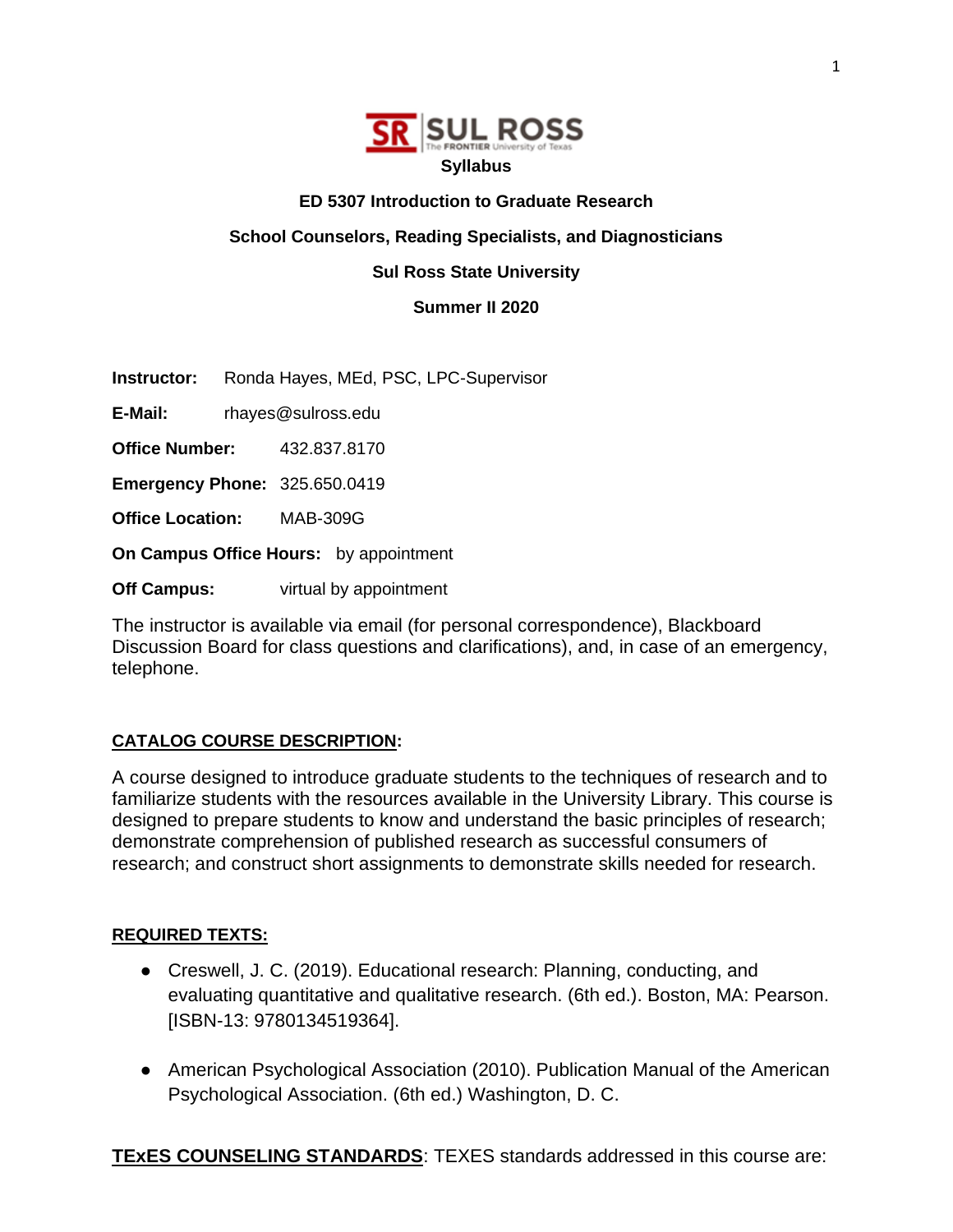**Standard I. Learner-Centered Knowledge:** The certified school counselor has a broad knowledge base.

**Standard II. Learner-Centered Skills**: The certified school counselor applies the knowledge base to promote the educational, personal, social, and career development of the learner.

| <b>Standard</b> | <b>Description</b>                                                         | <b>Assignment</b> | <b>Assessment</b>     | <b>SLO</b> |
|-----------------|----------------------------------------------------------------------------|-------------------|-----------------------|------------|
| 1. (5)          | assessment principles and procedures,                                      | Research          | Quizzes               | 1,2        |
|                 | including the appropriate use of tests, test                               | Proposal, Chapter | <b>Final Proposal</b> |            |
|                 | interpretation, and test results                                           | <b>Discussion</b> | <b>Writing Rubric</b> |            |
| II. (8)         | use multiple sets of information and data to                               | Research          | Quizzes               | 1,2        |
|                 | make decisions about students, programs,                                   | Proposal, Chapter | <b>Final Proposal</b> |            |
|                 | and services;                                                              | <b>Discussion</b> | <b>Writing Rubric</b> |            |
| II. (9)         | use counseling-related research<br>techniques and evidence-based practices | Research          | Quizzes               | 1,2        |
|                 | to address student needs;                                                  | Proposal, Chapter | <b>Final Proposal</b> |            |
|                 |                                                                            | <b>Discussion</b> | <b>Writing Rubric</b> |            |

# **TExES COUNSELING COMPETENCIES**:

Student knowledge and application of the four domains and 10 competencies are required for students to successfully pass the TExES. In other words, the domains and competencies are test specific and will be addressed when students take the following test. In order to help students with this task, all school counseling students are required to spend six hours in the Certify Teacher school counseling practice test site. A minimum score of 85% must be made on each of the 10 competencies tested before Sul Ross State University can submit approval for the student to take the TExES.

TExES competencies addressed in this course are:

## **DOMAIN I—KNOWLEDGE OF LEARNERS**

**Competency 001 (Human Development and Learning):** Understand theories and processes of human development and learning as well as factors that influence development and learning.

## **DOMAIN II—THE COMPREHENSIVE SCHOOL COUNSELING PROGRAM**

**Competency 003 (Guidance):** Understand instructional practices and strategies for facilitating students' educational, career, personal, and social growth and development as articulated in The Texas Model for Comprehensive School Counseling Programs.

## **DOMAIN III—THE PROFESSIONAL SCHOOL COUNSELOR**

**Competency 008 (Communication, Consultation, and Collaboration):**  Understand practices and strategies for effective communication, consultation, and collaboration within the school and community.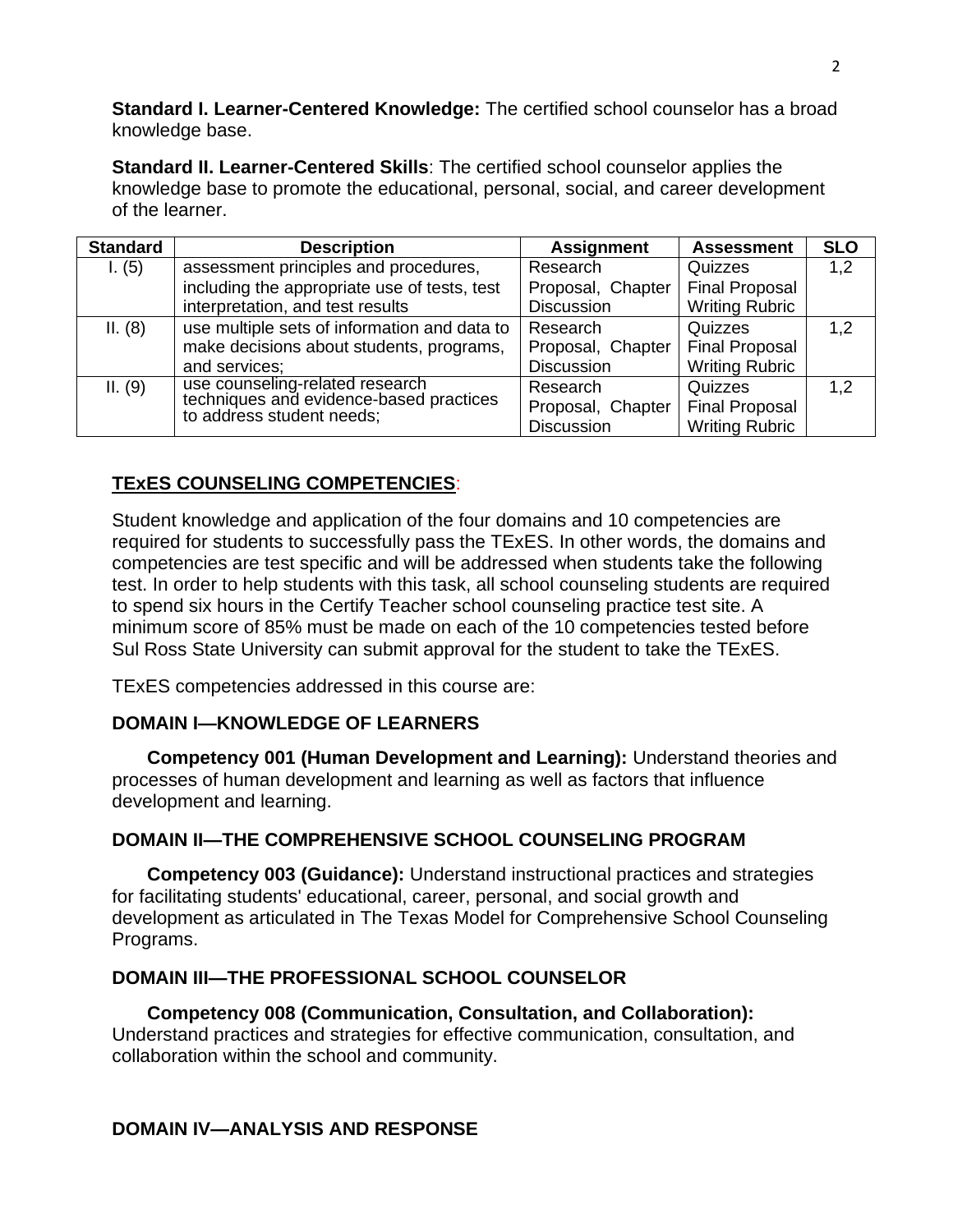**Competency 010 (Analysis and Response):** In a written response, analyze and interpret qualitative and quantitative data to identify a given student's strengths and needs and design an effective intervention.

| <b>Domain</b>     | <b>Description</b>                                                                                                                                                                                                                                              | <b>Assignment</b>                                     | <b>Assessment</b>                                         | <b>SLO</b> |
|-------------------|-----------------------------------------------------------------------------------------------------------------------------------------------------------------------------------------------------------------------------------------------------------------|-------------------------------------------------------|-----------------------------------------------------------|------------|
| <b>Competency</b> |                                                                                                                                                                                                                                                                 |                                                       |                                                           |            |
| I.001 F.          | Apply knowledge of developmentally<br>appropriate strategies that are based<br>on research for building on students'<br>strengths and helping students acquire<br>effective learning strategies.                                                                | Research<br>Proposal,<br>Chapter<br><b>Discussion</b> | Quizzes<br><b>Final Proposal</b><br><b>Writing Rubric</b> | 1,2        |
| II. 003 A.        | Apply knowledge of how to analyze<br>various types of data (i.e., process,<br>perception, and outcome) and other<br>information to identify students'<br>strengths and needs in order to inform<br>guidance curriculum development                              | Research<br>Proposal,<br>Chapter<br><b>Discussion</b> | Quizzes<br><b>Final Proposal</b><br><b>Writing Rubric</b> | 1,2        |
| III. 008 C.       | Apply knowledge of strategies,<br>procedures, and processes for<br>collaborating with stakeholders and<br>using data, resources, and technology<br>to create learning environments that<br>promote educational access, equity,<br>and success for every student | Research<br>Proposal,<br>Chapter<br><b>Discussion</b> | Quizzes<br><b>Final Proposal</b><br><b>Writing Rubric</b> | 1,2        |
| IV. 010 A.        | Analyze various forms of student data<br>to identify and describe, with<br>supporting evidence, a student's<br>educational, career, personal, or social<br>need.                                                                                                | Research<br>Proposal,<br>Chapter<br><b>Discussion</b> | Quizzes<br><b>Final Proposal</b><br><b>Writing Rubric</b> | 1,2        |

# **SLOs: FOR DIAGNOSTICIANS STANDARDS.**

VI: The educational diagnostician selects, administers, and interprets appropriate formal and informal assessments and evaluations.

- (1) The beginning educational diagnostician knows and understands:
	- A) basic terminology used in assessment and evaluation
	- (B) standards for test reliability
	- (C) standards for test validity
	- (D) procedures used in standardizing assessment instruments
	- (E) possible sources of test error
	- (F) the meaning and use of basic statistical concepts used in assessment and evaluation
	- (G) uses and limitations of each type of assessment instrument
	- (H) uses and limitations of various types of assessment data
	- (J) appropriate application and interpretation of derived scores (e.g., standard scores,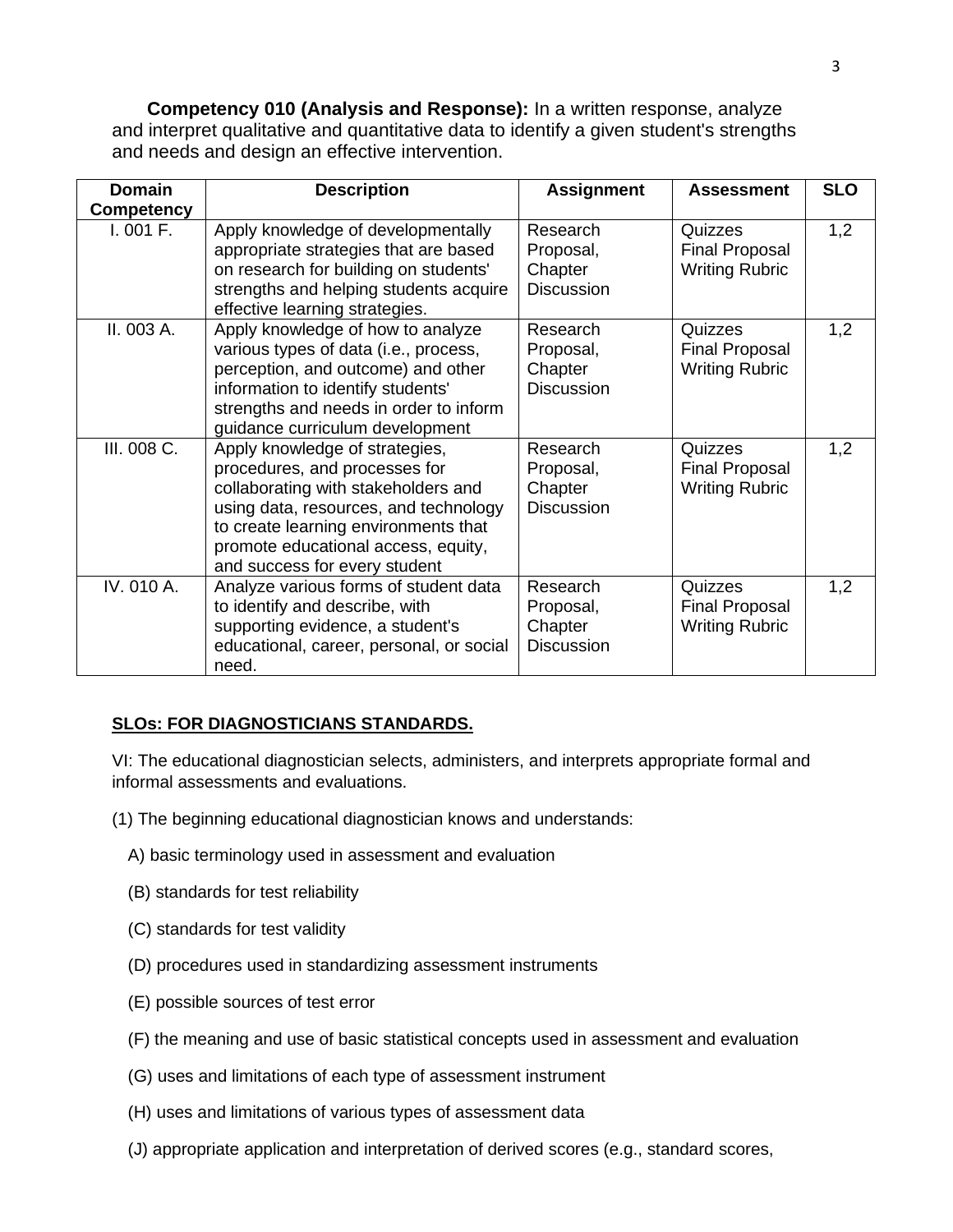percentile ranks, age and grade equivalents, stanines)

(L) methods of academic and nonacademic assessment and evaluation.

#### **SLOs: STANARDS FOR THE READING SPECIALIST**

#### **Standard I. Components of Reading:**

The Reading Specialist applies knowledge of the interrelated components

1.31s select and use appropriate materials and strategies that reflect cultural diversity, are based on a convergence of research evidence, and promote students' vocabulary knowledge

#### **Standard II. Assessment and Instruction:**

The Reading Specialist uses expertise in implementing, modeling, and providing integrated literacy assessment and instruction by utilizing appropriate methods and resources to address the varied learning needs of all students.

2.18k the strengths and limitations of current educational theories that underlie instructional practices and programs

#### **Standard IV. Professional Knowledge and Leadership:**

The Reading Specialist understands the theoretical foundations of literacy; plans and implements a developmentally appropriate, research-based reading/literacy curriculum for all students; collaborates and communicates with educational stakeholders; and participates and takes a leadership role in designing, implementing, and evaluating professional development programs.

4.1k the major theories of language acquisition, reading, cognition, and learning(e.g., behaviorism, cognitivism, constructivism, transactionalism);

4.1s communicate the theoretical rational for instructional decisions and practices.

4.7k foundations of basic research design, methodology, and application;

#### **Standard IV***.* **Professional Knowledge and Leadership:**

The Reading Specialist understands the theoretical foundations of literacy; plans and implements a developmentally appropriate, research-based reading/literacy curriculum for all students; collaborates and communicates with educational stakeholders; and participates and takes a leadership role in designing, implementing, and evaluating professional development programs.

4.8k methods and criteria for critically reviewing research on reading and selecting research for educational applications.

4.2s apply knowledge of convergent research for improved literacy instruction for all students.

4.3s facilitate teacher-based and classroom-based research that uses a range of methodologies for the purpose of improving reading instruction.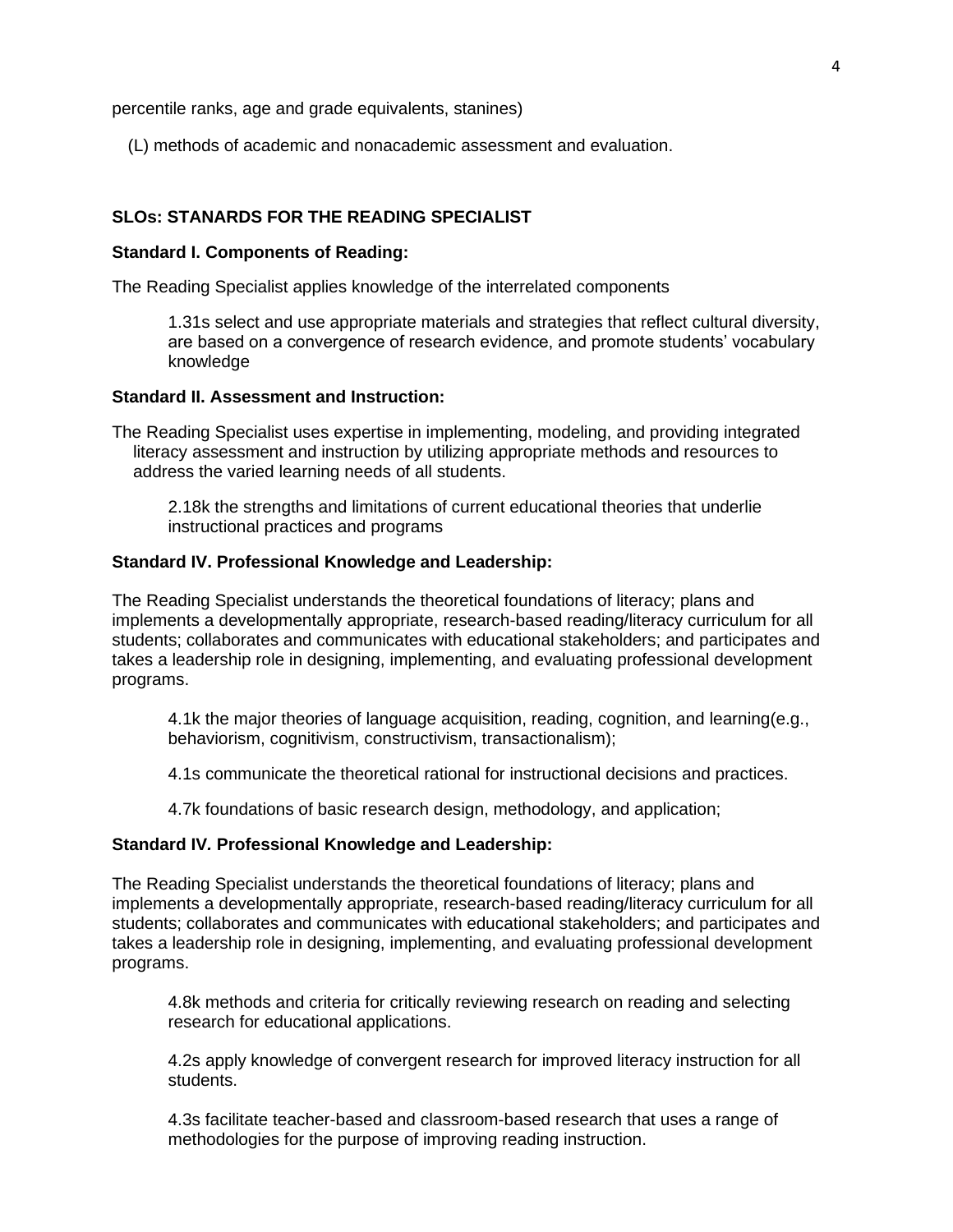#### **COURSE OBJECTIVES:**

Students will be able to:

- I. Understand the processes and approaches (Qualitative and Quantitative) research
- 2. Follow the steps in the process of research by identify the problem, review the literature, specify the purpose, collect data, analyze and interpret data, and report and evaluate research
- 3. Utilize various research designs which make use of traditional frameworks and their components
- 4. Utilize basic principles of citation using APA format and prepare list of references, cite sources, and follow the format for manuscript preparation

#### **STUDENT LEARNING OUTCOMES:**

The student will be able to:

- 1. Demonstrate their ability to apply within guidance and counseling, their knowledge of human development, diversity, and factors that affect client's ability to achieve their potential
- 2. Demonstrate their ability to plan, implement, and evaluate a developmental counseling program, this program will incorporate assessment, as well as individual and group counseling services utilizing appropriate theoretical frameworks, techniques, and interventions to address personal, interpersonal/social, and educational needs.
- 3. Demonstrate the ability to communicate and collaborate effectively with others in diverse settings, including the community in order to facilitate client success, and will demonstrate the ability to apply ethical, legal, and professional standards.

#### **COUNSELOR EDUCATION MARKETABLE SKILLS:**

- 1. Graduates will demonstrate oral and written communication skills to apply in careers related to mental and behavioral health including school counseling.
- 2. Graduates will demonstrate knowledge of ethics, social justice issues, and multicultural concerns to apply in careers related to mental and behavioral health including school counseling.
- 3. Graduates will demonstrate knowledge of human growth development throughout the lifespan to apply in careers related to mental and behavioral health including school counseling.

#### **DISTANT LEARNING STATEMENT:**

Students enrolled in distance education courses have equal access to the university's academic support services, such as Smarthinking, library resources, such as online databases, and instructional technology support. For more information about accessing these resources, visit the SRSU website. Students should correspond using Sul Ross email accounts and submit online assignments through Blackboard, which requires secure login information to verify students' identities and to protect students' information The procedures for filing a student complaint are included in the student handbook. Students enrolled in distance education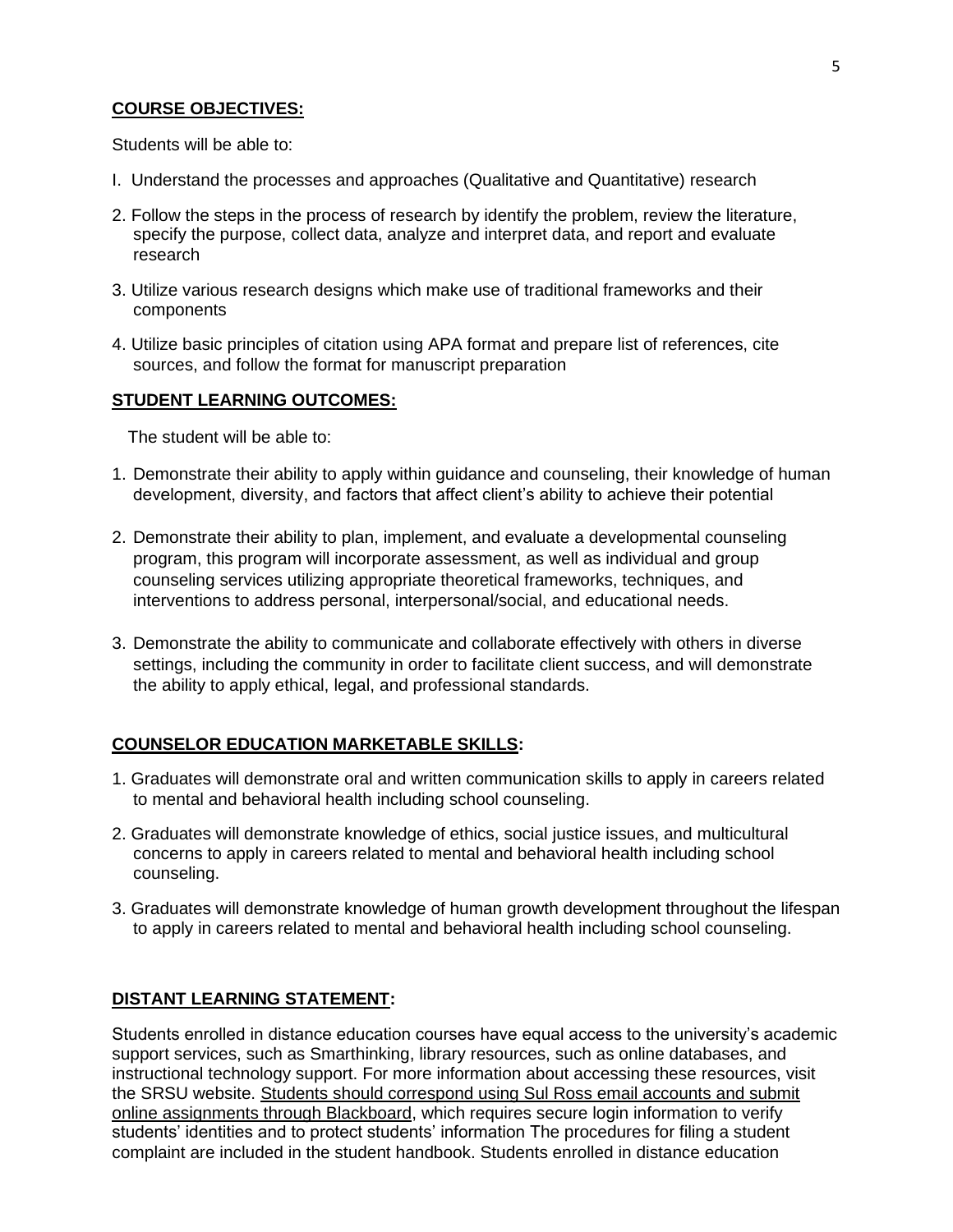courses at Sul Ross are expected to adhere to all policies pertaining to academic honesty and appropriate student conduct, as described in the student handbook. Students in web-based courses must maintain appropriate equipment and software, according to the needs and requirements of the course, as outlined on the SRSU website.

## **SMARTTHINKING:**

With Blackboard, you will note two tabs on the left, a Smarthinking Handbook tab and a Smarthinking tab. Sul Ross State University is providing this writing tutorial program, free of charge, to currently enrolled students. Smarthinking is a proven, excellent writing tutorial program and user friendly. When you are ready to submit your draft paper to Smarthinking, you may do so through the Smarthinking tab.

This service does not detect plagiarism; you will still need to use SafeAssign for similarity detection. The Smarthinking Writing Center is designed to assist secondary, post-secondary, and graduate students become stronger writers. Students receive a detailed, personalized critique of any written assignment, such as an essay, paragraph, report, or creative work. When applicable, students can select specialists such as ESL, Technical Writing, or Creative Writing experts. Students can submit writing 24 hours a day, seven days a week.

## **ACADEMIC INTEGRITY:**

Students in this class are required to demonstrate scholarly behavior and academic honesty in the use of intellectual property. A scholar is expected to be timely, prepared, and focused. Meaningful, respectful, and pertinent online participation is also expected.

Examples of academic dishonesty include but are not limited to: submitting work as original that was used in whole or part for another course and/or professor; turning in another person's work as one's own; copying from professional works or internet sites without citation.

## **SAFE ASSIGN:**

The Safe Assignment Tool is an advanced plagiarism prevention system deeply integrated with the Blackboard Learning Management System. SafeAssignment compares student papers submitted to Blackboard against an enormous wide range of sources and provides instructors with detailed Originality Reports. Because of SafeAssignment's flexibility, this product is an effective plagiarism prevention system that helps instructors to raise student awareness about plagiarism and to educate students about the ways to avoid plagiarism. You can check your similarity report and make corrections if needed. With your similarity report, you will note highlighted areas that have similarity noted between your paper and another source. You will click on the tab within the colored square to see the percentage of the similarity. Percentages above 20% must be corrected. It does not matter if the source that is being noted for similarity is not the same source that you used. The system is telling you what you have written is too similar to another source and you need to make corrections. You may need to change up some of the wording or order of information to make it your information. More than three or four words in a row that are identical to the originating author can be detected. You can submit your paper as many times as you would like. This system is designed to assist students with increasing awareness of plagiarism. Typically, plagiarism is an accidental occurrence and occurs when st

udents do not realize their writing is overly similar to another source.

## **ADA (Americans with Disabilities Act)**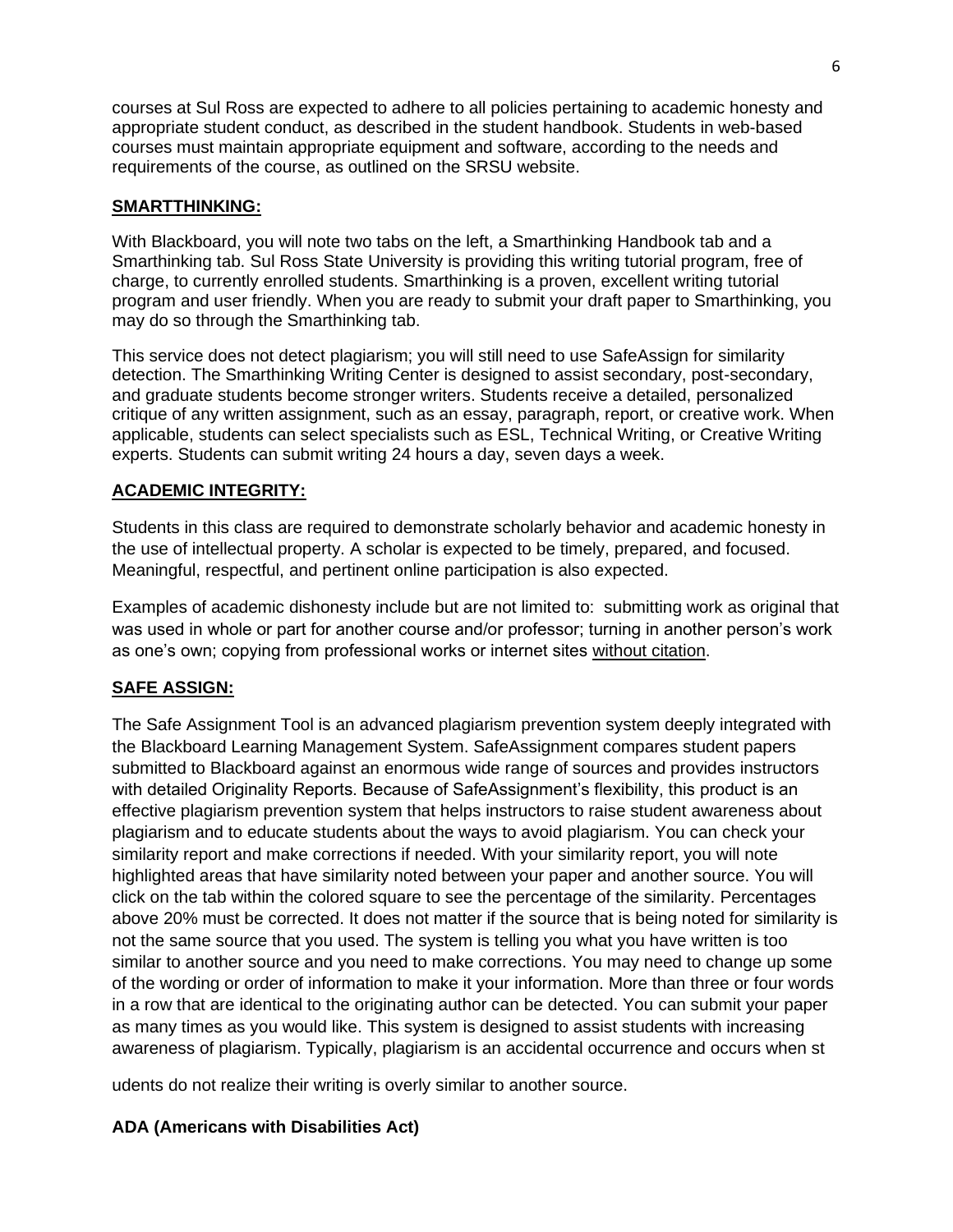#### **SRSU DISABILITY SERVICES:**

Sul Ross State University (SRSU) is committed to equal access in compliance with Americans with Disabilities Act of 1973. It is SRSU policy to provide reasonable accommodations to students with documented disabilities. It is the Student's responsibility to initiate a request. Please contact me, Ms. Rebecca Greathouse Wren, M.Ed., LPC-S, Director/Counselor, Accessibility Services Coordinator, Ferguson Hall (Suite 112) at 432.837.8203; mailing address is P.O. Box C-122, Sul Ross State University, Alpine, Texas 79832. Students should then contact the instructor as soon as possible to initiate the recommended accommodations.

**PARTICIPATION POLICY:** Since ED 5307 is an online course, participation will be evaluated in Blackboard online discussions. It is the student's responsibility to check the Discussion Board and Sul Ross email *DAILY* for the duration of the course. In order for you to remain enrolled in ED 5307, you must reply to the Blackboard Discussion Board "Online Participation Policy" forum by the deadline posted on the Due Dates listing contained in this syllabus. It is policy at Sul Ross State University that if a student is enrolled in an online course and fails to stay active for a period of 3 weeks, fails to submit assignments, and/or does not reply to emails from the instructor, he/she will receive a final grade of "F." You may access the "Online Participation Policy" forum by entering Blackboard, then selecting Discussion Board. Please follow the directions regarding your required response.

#### **COURSE REQUIREMENTS:**

The university classroom is a place designed for the free exchange of ideas. We must show respect for one another in all circumstances. We will show respect for one another by exhibiting civility in our exchanges.

Additionally, because it is so important for teachers to effectively communicate ideas to colleagues, parents, and administrators, writing clear and error-free English is a priority at Sul Ross University. Therefore, your ability to express your knowledge of educational concepts and theories within the conventions of academic discourse will be assessed through both presentations and written assignments. Criteria for evaluation will be based on both content and mechanics. Integration of information from lectures, readings, and discussions will be taken into consideration as will correct and appropriate format and construction.

1. Students will complete all assigned readings and assignments promptly. Assignments and examinations will become unavailable once the deadline for completion has passed. In the event you encounter special circumstances (including technology challenges), contact me immediately for instructions or assistance or BB Help Desk.

2. All assignments must be word processed and submitted in accordance with due dates on the course calendar. Late work will not be accepted.

3. Semester online discussion boards will provide opportunities for discussion among those persons who may exhibit a different perspective from your own. Postings must be completed at the appointed time and will not be accepted late.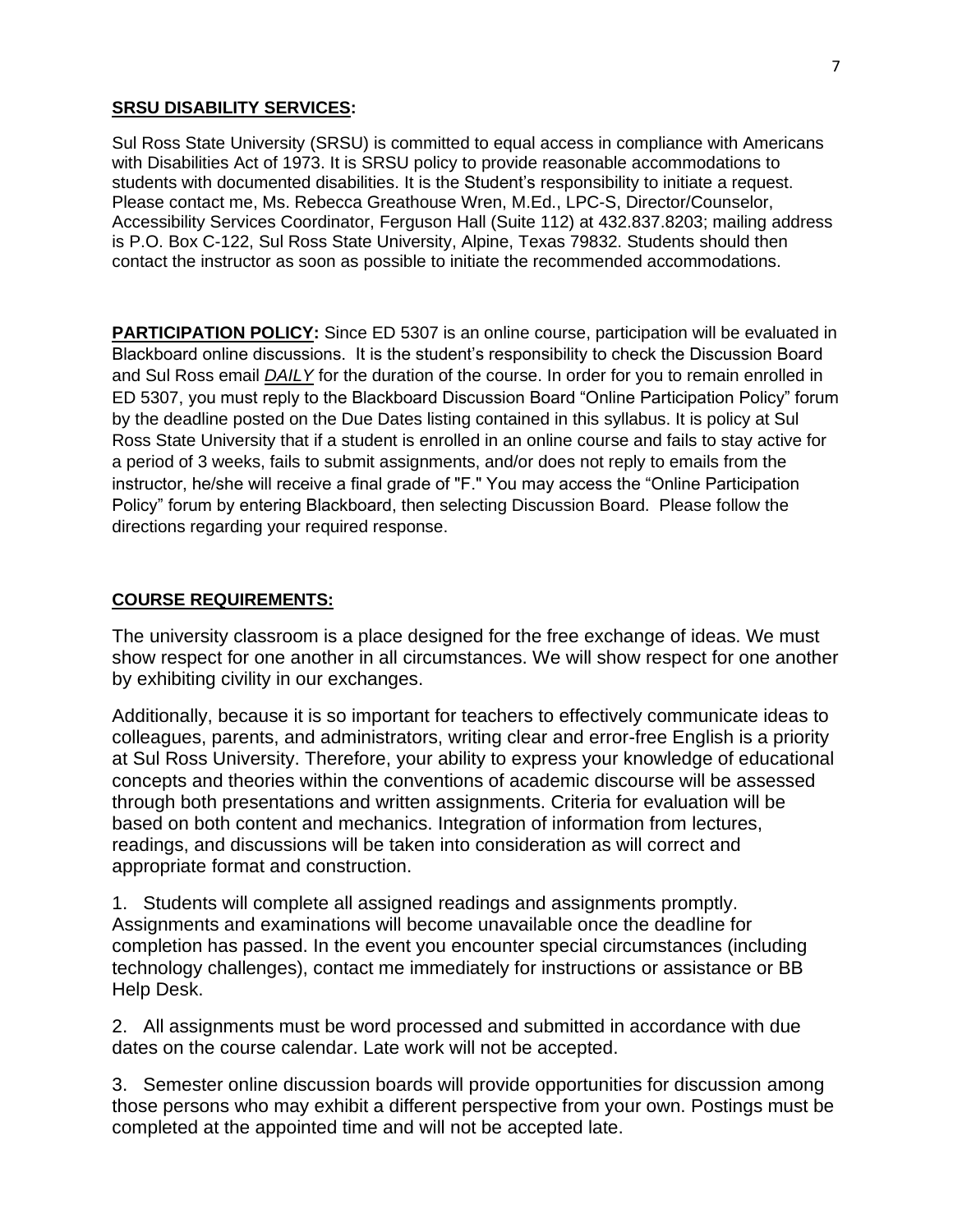4. Students will prepare written assignments to include deconstruction of journal articles, analysis of a research design, and various short assignments during the course.

Each student will be required to complete a research proposal and write up the project in a form that would be suitable for publication. The topic must be approved prior to beginning the proposal and the student must work closely with the instructor as the proposal progresses in written form. There will be various deadlines established regarding the completion of phases of the project. These timeframes are important and must be met in a timely manner. You will complete parts of the research project each week.

The completed paper will be returned electronically on Blackboard and will be available for viewing. Papers that do not meet the minimum length requirement (4,000) words excluding appendices) will not be accepted. The requirements for the Research Proposal will be given in Module 2 of the course.

# **EVALUATION/GRADING POLICY:**

Note: Grades are earned based on the quality of the work completed. Assignments submitted after due dates will receive no credit. Grades of **Incomplete (I)** are not given in the Professional Studies Division of Sul Ross State University *except* in the *most extreme* situations.

A grade of "A" will not be given in this course unless the student's writing reflects graduate level quality and the written career program is superior. See writing rubric at the end of the syllabus.

| <b>FINAL GRADING:</b>                 | A=100-91%  |  | B=90-81% C=80-71% | $F = 70 - 0%$ |
|---------------------------------------|------------|--|-------------------|---------------|
| <b>Discussion Boards</b>              |            |  | <b>20%</b>        |               |
| APA Style Assessments and Assignments | <b>20%</b> |  |                   |               |
| Quizzes & Exams                       |            |  | <b>20%</b>        |               |
| <b>Final Research Proposal</b>        |            |  | 40%               |               |

**NOTE:** Graduate students must maintain a 3.0 GPA to remain in good standing.

Grades of **Incomplete (I)** are not given in the Professional Studies Division of Sul Ross State University *except* in the *most extreme* situations.

A grade of "A" will not be given in this course unless the student's writing reflects graduate level quality and the written program is superior. A grade of "C" will result in the student retaking the course.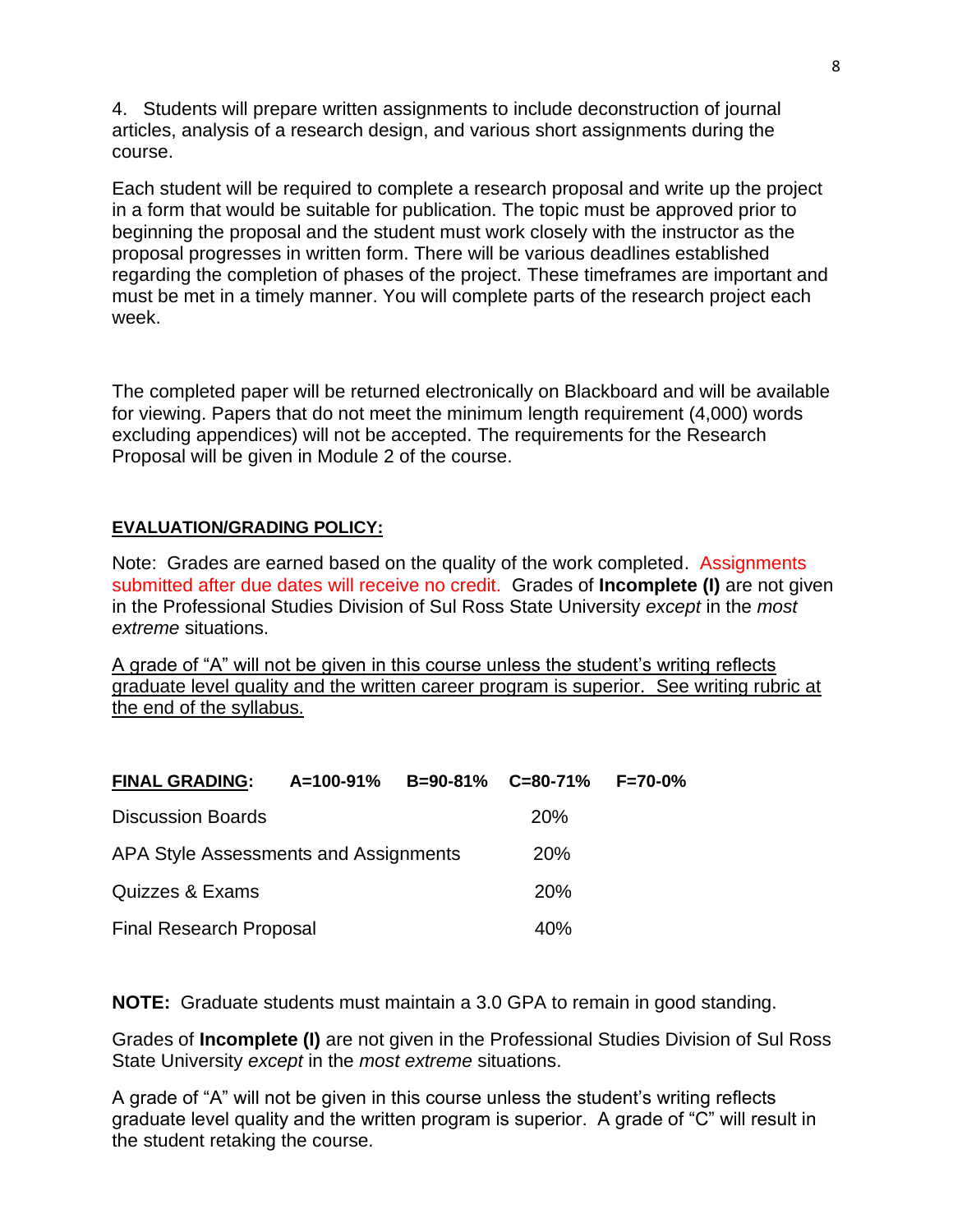## **INTERNET WEB RESOURCES:**

APA Style of Notation http://www.apastyle.org

Sul Ross University Library Guide for ED 5307

URL: http://sulross.libguides.com/ed5307

#### **SCHEDULE/DUE DATES:**

All Assignments are due by 11:59pm (CST). **No late work will be accepted.** 

#### *June 30 - Online ED 5307 course officially begins.*

- June 30 **Complete** Online Participation Policy Agreement posted on Discussion Board. Must be completed before receiving credit for assignments
- June 30 **Introduce** Yourself on the Discussion Board

July 1 – APA Pre-test Due

July 2 - Chapter 1- The Process of Conducting Research article: The Counselor as a Practitioner- Scholar (Balkin & Kleist, 2017)

July 3 - Discussion Board 1: The Counselor as a Practitioner-Scholar

# **WEEK ONE**

July 5 - Chapter 1 Quiz

July 6 - Chapter 2- Identifying a Research Problem article: Ethical Issues and Multicultural Issues in Counseling Research (Balkin & Kleist, 2017)

July 6 - Discussion Board 2- Research Topic

July 7 - Chapter 2 Quiz

- July 8 Chapter 3- Reviewing the Literature
- July 8 Discussion Board 3- Introduction & Statement of the Problem
- July 9 Chapter 3 Quiz
- July 10 Chapter 4- Specifying a Purpose and Research Questions or Hypothesis
- July 11 Discussion board 4 Question/Hypothesis Statements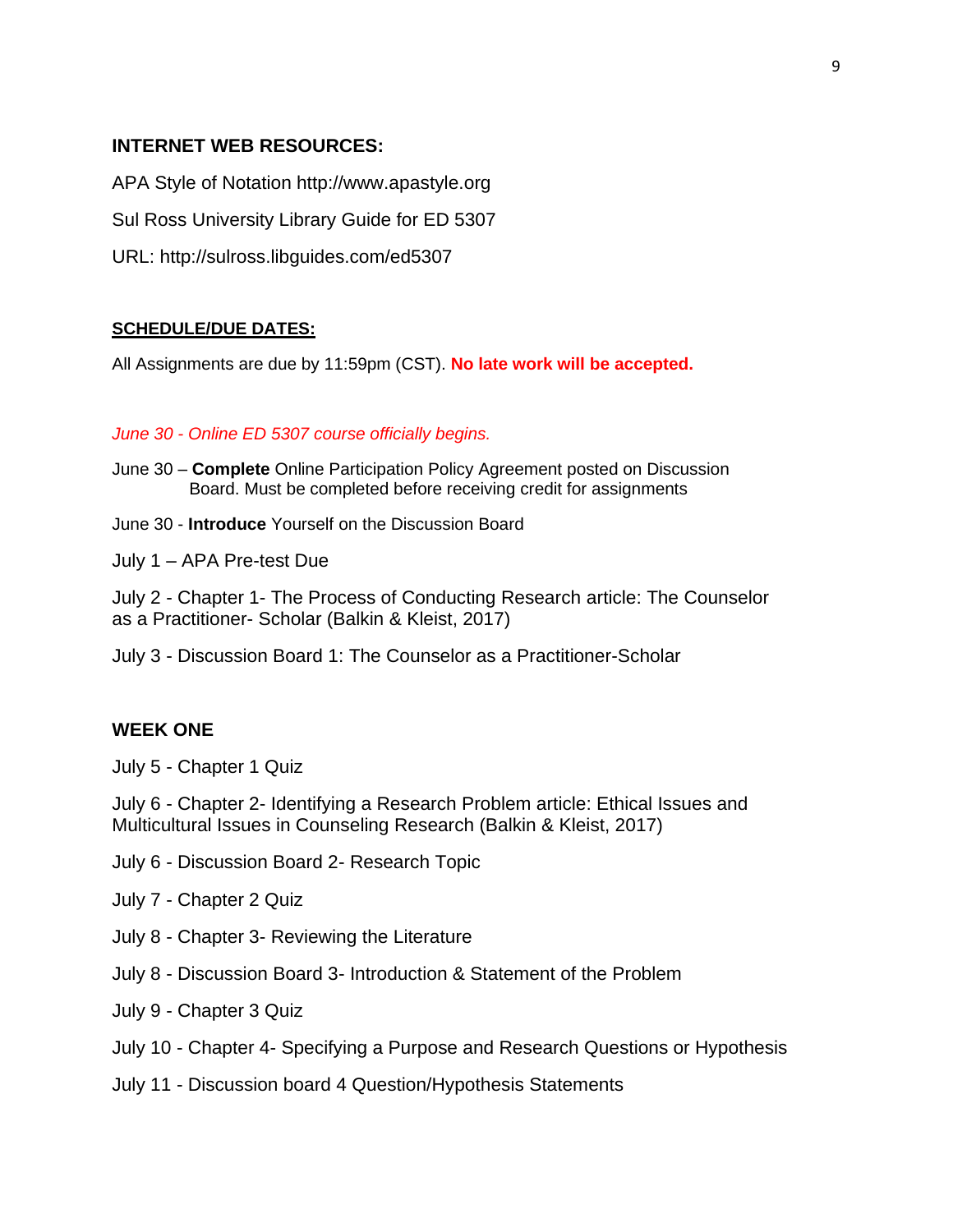#### **WEEK TWO**

July 12 – Chapter 4 Quiz

July 13 – Chapter 5- Collecting Quantitative Data

Chapter 6- Analyzing and Interpreting Quantitative Data

July 14 – Chapters 5 and 6 Quiz

July 15 – Chapter 7- Collecting Qualitative Data

Chapter 8 Analyzing and Interpreting Qualitative Data

July 16 – Assignment – Turn in Revised and Edited **Introduction** - Include Smarthinking feedback

July 17 – Chapters 7 and 8 Quiz

July 18 – Chapter 9- Reporting and Evaluating Research article: Measurement in Counseling Research (Balkin & Kleist, 2017)

## **WEEK THREE**

- July 19 Chapter 9 Quiz
- July 20 Mid-Term Exam; Work on Literature Review
- July 21 Chapter 10- Experimental Design

Chapter 11 Correlational Design

Chapter 12 Survey Design

- July 22 Discussion Board 5 Post Literature Review Draft to Discussion Board
- July 23 Research Design Quiz

*July 23 – Last Day to drop a class*

July 24 - Chapter 13- Grounded Theory Designs

Chapter 14 Ethnographic Design

Chapter 15 Narrative Research Design

July 25 - Discussion Board 6 – Selection of Research Design

#### **WEEK FOUR**

- July 26 Chapters 13-15 Quiz
- July 27 Chapter 16- Mixed Method Designs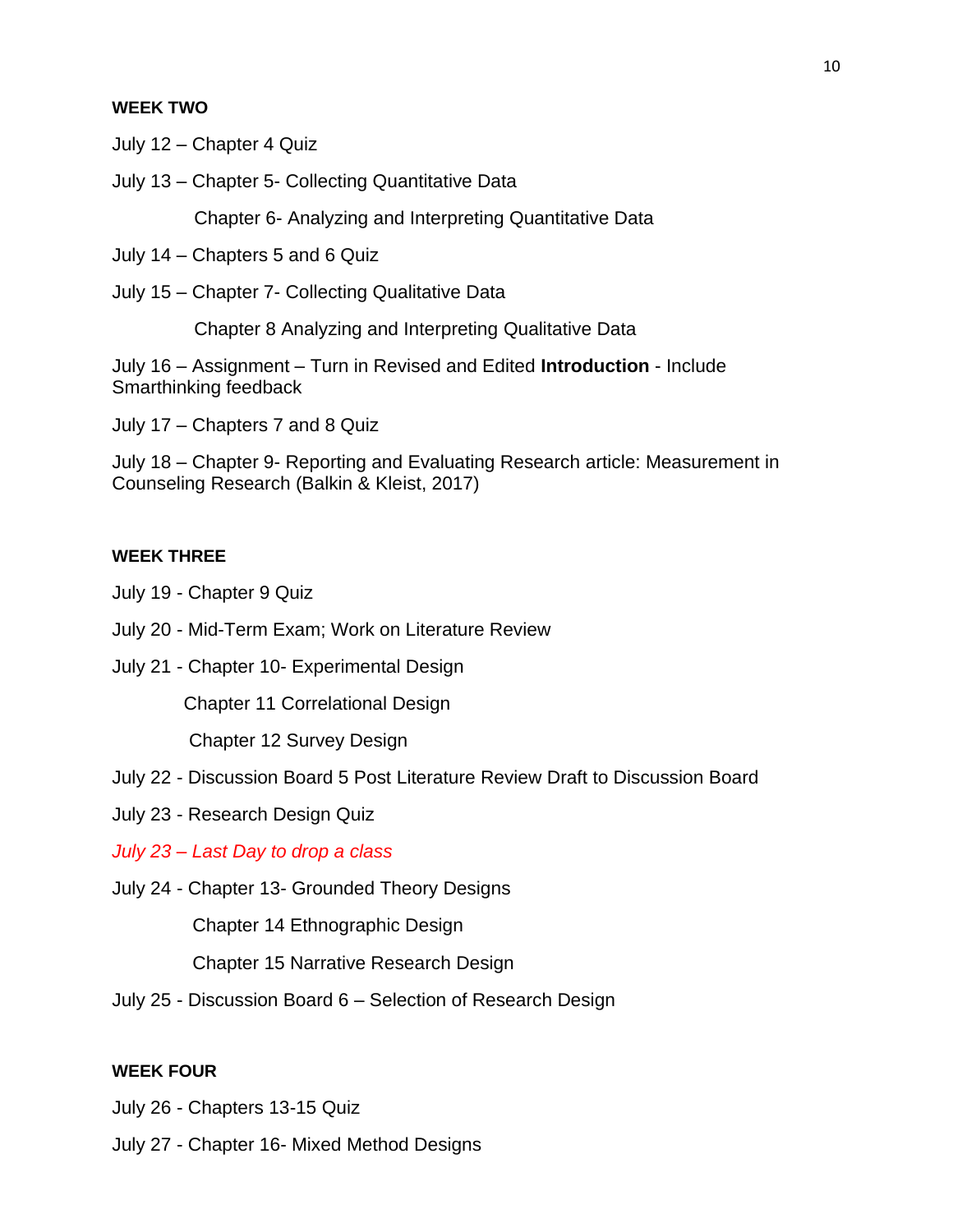July 28 – Discussion Board 7 Post Draft of Research Proposal – Include Smarthinking feedback

- July 29 APA Quiz
- July 30 Work on Proposal
- July 31 Final Research Proposal Drafts Due
- August 1 No assignments due-continue to work on Final Research Proposal

## **WEEK FIVE**

- August 2 APA Post-Test
- August 3- Final Research Proposal are due
- August 4 Discussion Board 8-Top 5 Things I Learned About Educational Research
- August 5 Study for Exam
- August 6 Final Exams
- *August 9 – Grades Due*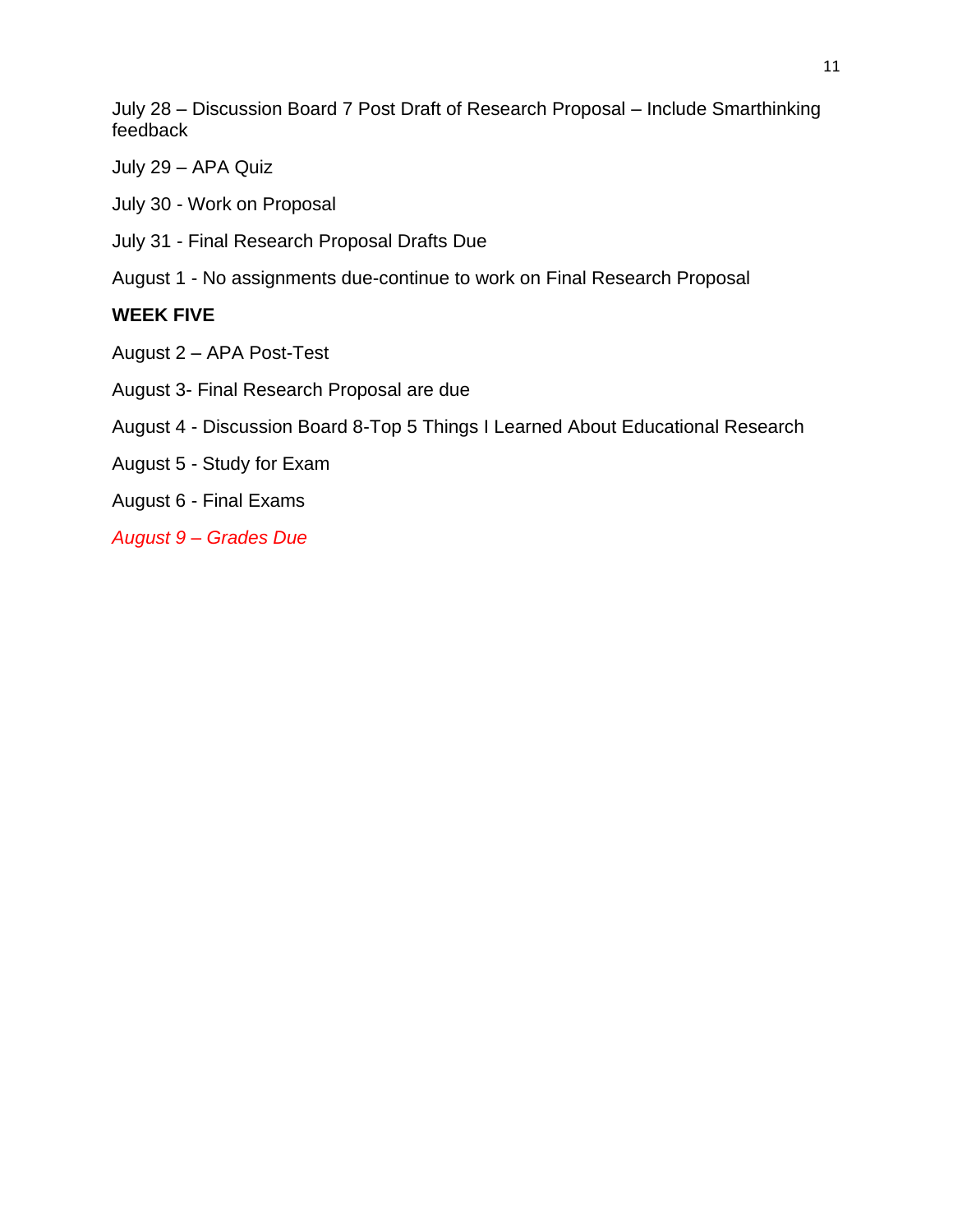# **WRITING RUBRIC FOR ALL WRITTEN ASSIGNMENTS AND DISCUSSIONS:**

| Sub-skill                                  | <b>Beginning</b>                                                                                                                                                    | <b>Basic</b>                                                                                                                                                                             | <b>Proficient</b>                                                                                                                                                                        | <b>Advanced</b>                                                                                                                                                                                                | <b>Exceptional</b>                                                                                                                                                                                               | <b>Score</b> |
|--------------------------------------------|---------------------------------------------------------------------------------------------------------------------------------------------------------------------|------------------------------------------------------------------------------------------------------------------------------------------------------------------------------------------|------------------------------------------------------------------------------------------------------------------------------------------------------------------------------------------|----------------------------------------------------------------------------------------------------------------------------------------------------------------------------------------------------------------|------------------------------------------------------------------------------------------------------------------------------------------------------------------------------------------------------------------|--------------|
|                                            |                                                                                                                                                                     | $\mathbf{2}$                                                                                                                                                                             | 3                                                                                                                                                                                        | 4                                                                                                                                                                                                              | 5                                                                                                                                                                                                                |              |
| Integration<br><b>of</b><br>Knowledge      | The paper<br>did not<br>incorporate<br>knowledge<br>from the<br>literature or<br>class in<br>relevant and<br>meaningful<br>ways                                     | The paper<br>somewhat<br>incorporated<br>knowledge<br>from the<br>literature in<br>relevant and<br>meaningful<br>ways                                                                    | The paper<br>incorporated<br>knowledge<br>from the<br>literature in<br>relevant and<br>meaningful<br>ways                                                                                | The paper<br>effectively<br>incorporated<br>knowledge<br>from the<br>literature in<br>relevant and<br>meaningful<br>ways                                                                                       | The paper<br>very<br>effectively<br>incorporated<br>knowledge<br>from the<br>literature in<br>relevant and<br>meaningful<br>ways                                                                                 |              |
| Organization<br>and<br><b>Presentation</b> | The paper<br>lacked topic<br>sentences,<br>transitions<br>from one<br>topic to<br>another,<br>relevant<br>connections<br>among<br>topics, and<br>a seamless<br>flow | The paper<br>occasionally<br>included<br>topic<br>sentences,<br>transitions<br>from one<br>topic to<br>another,<br>relevant<br>connections<br>among<br>topics, and a<br>seamless<br>flow | The paper<br>consistently<br>included<br>topic<br>sentences,<br>transitions<br>from one<br>topic to<br>another,<br>relevant<br>connections<br>among<br>topics, and a<br>seamless<br>flow | The paper<br>consistently<br>and<br>effectively<br>employed<br>topic<br>sentences,<br>transitions<br>from one<br>topic to<br>another,<br>relevant<br>connections<br>among<br>topics, and a<br>seamless<br>flow | The paper<br>uniformly and<br>very<br>effectively<br>employed<br>topic<br>sentences,<br>transitions<br>from one<br>topic to<br>another,<br>relevant<br>connections<br>among<br>topics, and a<br>seamless<br>flow |              |
| <b>Focus</b>                               | The paper's<br>topic lacked<br>focus and a<br>clear<br>direction                                                                                                    | The paper's<br>topic had<br>occasional<br>focus,<br>direction,<br>and purpose                                                                                                            | The paper's<br>topic had<br>focus and<br>clarity of<br>direction and<br>purpose                                                                                                          | The paper's<br>topic had<br>effective<br>focus and<br>clarity of<br>direction and<br>purpose                                                                                                                   | The paper's<br>topic had<br>very effective<br>focus and<br>clarity of<br>direction and<br>purpose                                                                                                                |              |
| Level of<br>Coverage                       | The paper<br>lacked<br>depth,<br>elaboration,<br>and relevant<br>material                                                                                           | The paper<br>occasionally<br>included<br>depth,<br>elaboration,<br>and relevant<br>material                                                                                              | The paper<br>included<br>depth,<br>elaboration,<br>and relevant<br>material                                                                                                              | The paper<br>effectively<br>included<br>depth,<br>elaboration,<br>and relevant<br>material                                                                                                                     | The paper<br>very<br>effectively<br>included<br>depth,<br>elaboration,<br>and relevant<br>material                                                                                                               |              |
| Grammar/<br><b>Spelling</b>                | The paper<br>contained<br>numerous<br>errors of<br>grammar                                                                                                          | The paper<br>contained<br>some errors<br>of grammar<br>and spelling                                                                                                                      | The paper<br>contained<br>very few<br>errors of<br>grammar                                                                                                                               | The paper<br>contained<br>only one or<br>two errors of<br>grammar                                                                                                                                              | The paper<br>contained no<br>errors of<br>grammar and<br>spelling                                                                                                                                                |              |